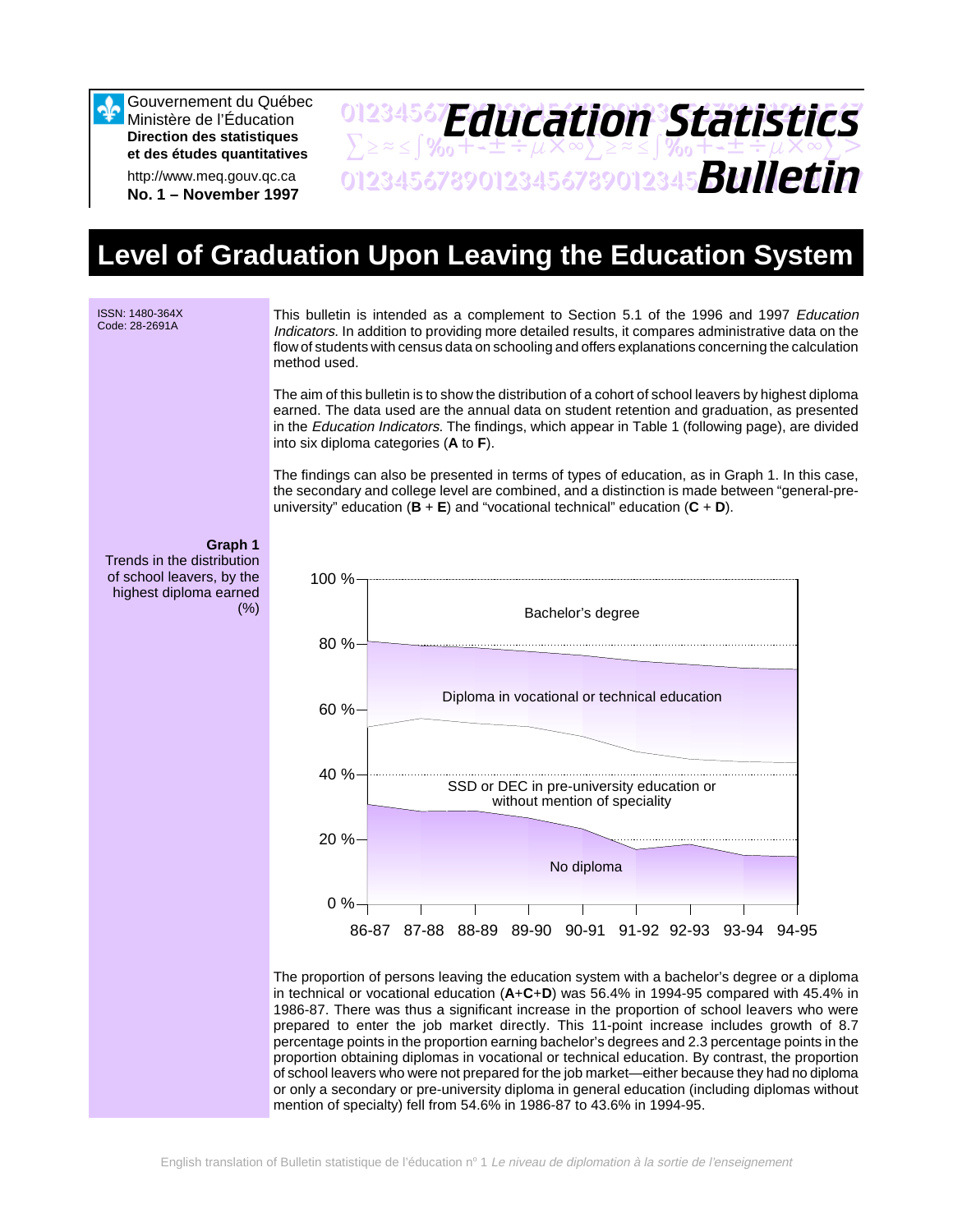### Page 2 **Level of Graduation Upon Leaving the Education System - No. 1, November 1997**

| Table 1                                       |             |                                                                          | 1987  | 1988  | 1989  | 1990  | 1991  | 1992  | 1993  | 1994        | 1995  |
|-----------------------------------------------|-------------|--------------------------------------------------------------------------|-------|-------|-------|-------|-------|-------|-------|-------------|-------|
| Distribution of school<br>leavers, by highest | A           | Bachelor's degree                                                        | 19.0  | 20.4  | 21.0  | 22.2  | 23.4  | 25.1  | 26.2  | 27.3        | 27.7  |
| diploma earned (%)<br><b>Male and Female</b>  | B           | DEC in<br>pre-university<br>education or without<br>mention of specialty | 5.4   | 5.5   | 5.6   | 5.2   | 5.4   | 4.4   | 3.1   | 1.4         | 0.4   |
|                                               | $\mathbf c$ | College diploma in<br>technical education                                | 10.9  | 11.5  | 11.3  | 11.3  | 11.2  | 12.0  | 12.9  | 12.7        | 12.0  |
|                                               | D           | Secondary<br>vocational education<br>diploma                             | 15.5  | 10.9  | 12.0  | 11.8  | 13.7  | 15.9  | 16.2  | 16.1        | 16.7  |
|                                               | Е           | SSD (general<br>education)                                               | 18.4  | 23.1  | 21.3  | 22.9  | 23.0  | 25.7  | 23.1  | 27.4        | 28.5  |
|                                               | F           | No diploma                                                               | 30.8  | 28.6  | 28.8  | 26.6  | 23.3  | 16.9  | 18.5  | 15.1        | 14.7  |
|                                               |             | Total                                                                    | 100.0 | 100.0 | 100.0 | 100.0 | 100.0 | 100.0 | 100.0 | 100.0       | 100,0 |
|                                               |             |                                                                          |       |       |       |       |       |       |       |             |       |
| <b>Male</b>                                   | A           | Bachelor's degree                                                        | 17.2  | 18.3  | 18.2  | 19.1  | 19.8  | 20.8  | 21.5  | 22.1        | 22.3  |
|                                               | В           | DEC in<br>pre-university<br>education or without<br>mention of specialty | 4.1   | 4.1   | 4.6   | 4.3   | 4.4   | 3.4   | 2.4   | 0.8         | 0.4   |
|                                               | $\mathbf c$ | College diploma in<br>technical education                                | 8.7   | 9.0   | 8.4   | 8.6   | 8.7   | 9.4   | 10.5  | 10.0        | 9.9   |
|                                               | D           | Secondarv<br>vocational education<br>diploma                             | 14.9  | 10.6  | 11.8  | 11.4  | 13.9  | 16.7  | 16.5  | 16.5        | 17.0  |
|                                               | Е           | SSD (general<br>education)                                               | 16.9  | 21.9  | 19.8  | 21.2  | 21.8  | 25.8  | 22.7  | 28.7        | 28.4  |
|                                               | F           | No diploma                                                               | 38.2  | 36.1  | 37.2  | 35.4  | 31.4  | 24.0  | 26.4  | 22.0        | 22.0  |
|                                               |             | Total                                                                    | 100.0 | 100.0 | 100.0 | 100.0 | 100.0 | 100.0 | 100.0 | 100.0       | 100.0 |
|                                               |             |                                                                          |       |       |       |       |       |       |       |             |       |
| <b>Female</b>                                 | A           | Bachelor's degree<br>DEC in                                              | 20.7  | 22.4  | 23.7  | 25.4  | 27.1  | 29.5  | 31.0  | 32.8        | 33.1  |
|                                               | В           | pre-university<br>education or without<br>mention of specialty           | 6.9   | 7.1   | 6.9   | 6.3   | 6.5   | 5.5   | 3.7   | 2.1         | 0.7   |
|                                               | $\mathbf c$ | College diploma in<br>technical education                                | 13.2  | 14.2  | 14.2  | 13.9  | 13.7  | 14.7  | 15.5  | 15.4        | 14.0  |
|                                               | D           | Secondary<br>vocational education<br>diploma                             | 16.2  | 11.2  | 12.2  | 12.1  | 13.4  | 15.2  | 15.9  | 15.7        | 16.4  |
|                                               | Е           | SSD (general<br>education)                                               | 19.9  | 24.4  | 22.7  | 24.8  | 24.3  | 25.7  | 23.6  | 26.1        | 28.7  |
|                                               | F           | No diploma                                                               | 23.1  | 20.7  | 20.3  | 17.5  | 15.0  | 9.4   | 10.3  | 7.9         | 7.1   |
|                                               |             | Total                                                                    | 100.0 | 100.0 | 100.0 | 100.0 | 100.0 | 100.0 |       | 100.0 100.0 | 100.0 |
|                                               |             |                                                                          |       |       |       |       |       |       |       |             |       |

Between 1986-87 and 1994-95, the proportion of school leavers earning university and secondary school degrees grew rapidly among both men and women. Along with the increase in the proportion of those earning a bachelor's degree (from 19.0 to 27.7%), there was a drop (from 5.4 to 0.4%) in the proportion of persons with only a DEC in pre-university education or without mention of specialty. At the other extreme, the proportion who had no diploma upon leaving the education system fell by more than half (from 30.8 to 14.7%) from 1986-87 to 1994- 95. This drop corresponded to rises in all other categories save the DEC in pre-university education or without mention of specialty.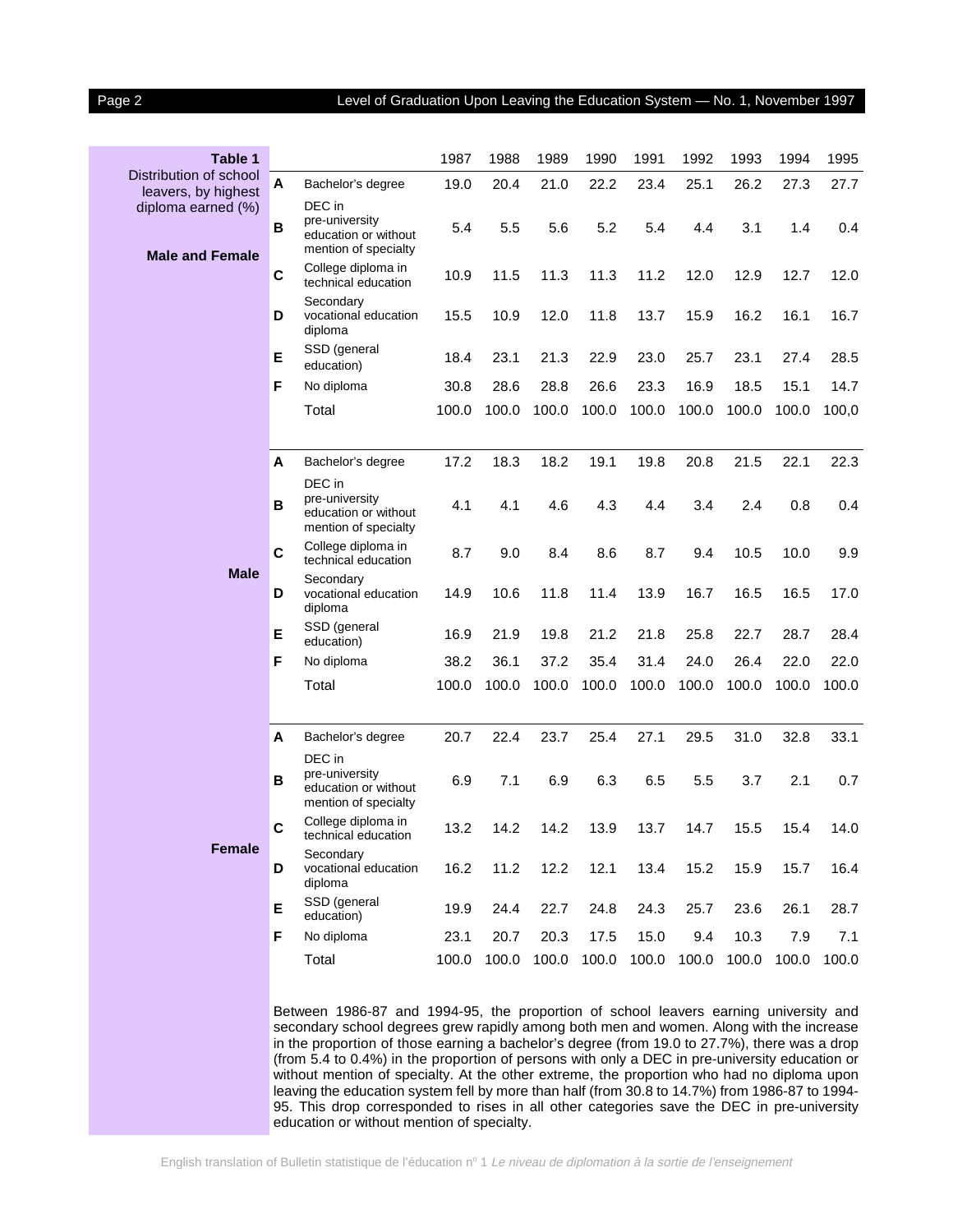### **Breakdown by Gender**

The respective findings for men and women illustrate two aspects of an important 20th century trend in education. The figures confirm the great strides made in the area of women's access to education in recent years, in Québec, as elsewhere in developed countries. More women than men enrol and graduate, at every level except secondary vocational education and doctoral studies.<sup>1</sup> The full social impact of this change has yet to be felt, especially as regards the composition of the workforce.

The second aspect illustrated is that this reversal of the previous situation is accelerating. In 1986-87, the proportion of women who were prepared to enter the job market directly upon leaving the education system (**A**+**C**+**D**) was 50.1%, as compared with 40.8% for men. Eight years later, in 1994-95, the corresponding figures for women and men were 63.5% and 49.2%. Thus the difference in favour of women increased from 9.3 percentage points in 1986-87 to 14.3 percentage points in 1994-95.

In 1994-95, there were one and a half times (47.1% versus 32.2%) as many women as men school leavers with a bachelor's degree or a college diploma in technical education (**A**+**C**), whereas the proportion of women leaving school without a diploma (**F**) was three times smaller than that of men who did so (7.1% versus 22.0%).

We may refer to the educational level attained upon leaving school because we are using "final" graduation rates, which take into account diploma earners of **every possible age**. It is evident that the complement of the general graduate rate is the proportion of school leavers without the diploma in question. For example, if 27.7% of people obtain a bachelor's degree at some point in their life, 72.3% do not. However, the same logic may not be used if we consider only the complement of the graduation rate of the same bachelor's degree before the age of 30 (23.5%); all that may be said in that case is that 76.5% of people have not earned a bachelor's degree by that age, which does not necessarily mean that they have left the education system.

## **Warning**

**Graph 2** Distribution of school leavers, by highest diploma earned (%)



1. See Sections 5.6 and 5.7 of the Education Indicators for 1996 and 1997. Women are still a minority in some fields. For example, in 1995 they earned only 31.1% of university diplomas in the sciences, compared with 68.9% for men.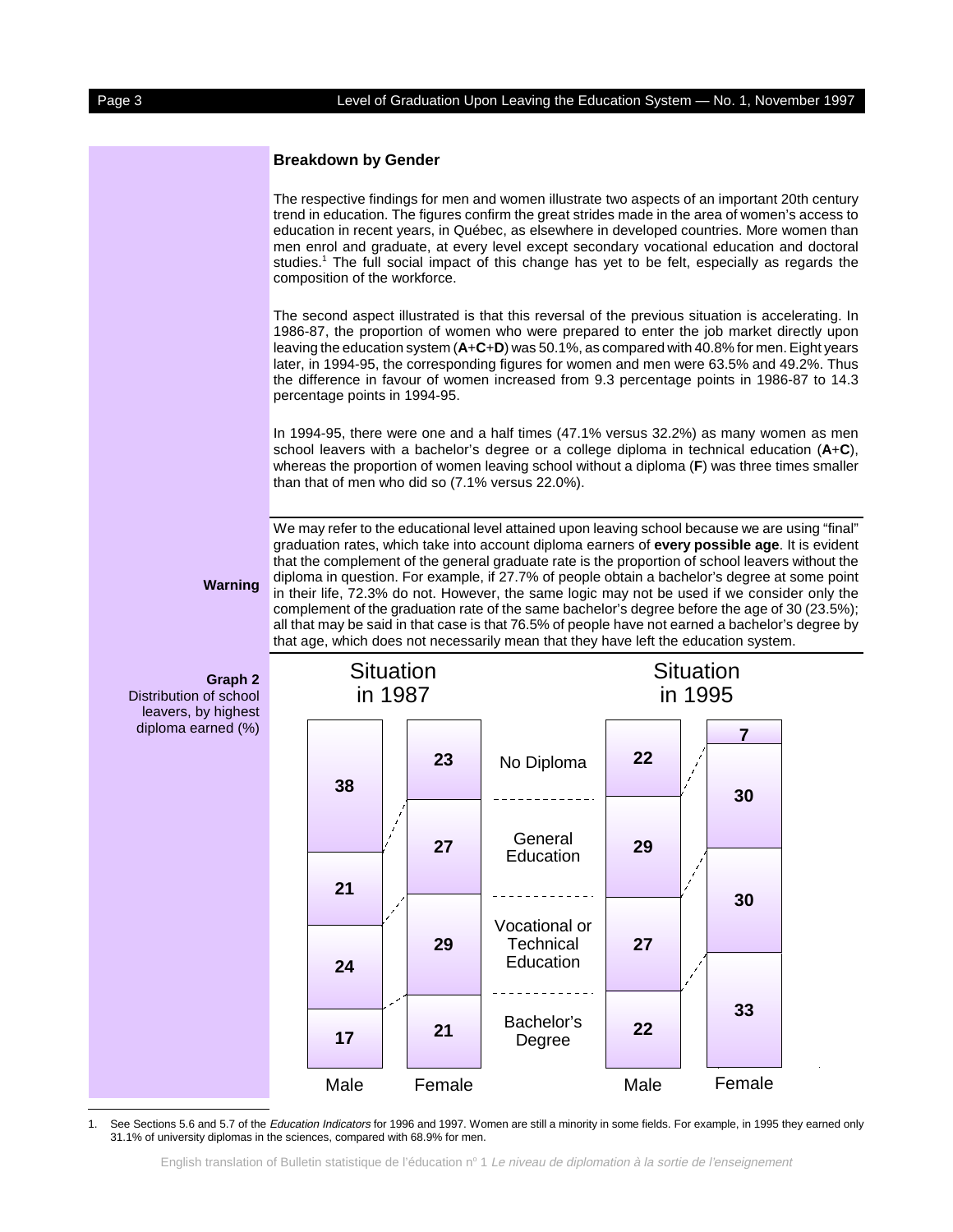### **Level of Graduation Upon Leaving the Education System and Level of Schooling According to Census Canada**

The level of schooling by the highest diploma earned upon leaving the education system, as calculated here, is not the same as the level established by the census regarding the whole population, which takes into account the past schooling of all the generations enumerated. The level of schooling measured here is that of people leaving school now (or in a given year), and is also an indicator of general schooling levels in the future, assuming present conditions persist indefinitely.

Differences in the data used and in definitions of levels of schooling make it difficult to compare our data with the census data. The latter are based on census respondents' subjective evaluation of their own schooling, whereas the Ministère de l'Éducation's data come from administrative files on diplomas earned, which necessarily use stricter criteria than those governing self-evaluation. Census data are also affected by flows of migration in the past: administrative data permit a more accurate portrait of the effectiveness of Québec's school system today.

Another factor that complicates comparison of the two sets of data is that secondary vocational education is partly associated with post-secondary education in the census data. To allow for comparison of the Ministère's data with the census data, vocational education diplomas have been grouped with college diplomas here. Only data concerning the 25-34 age group will be considered, because it is in this group that schooling is the most complete, and consequently, the least likely to increase. This was also the age group with the highest proportion of university graduates in 1991. It is also presumed here that people with some university education (without a degree) already have a college-level diploma, which is not necessarily true in all cases.

| Table 2                                                                                                                         |                                                                        |      | 1991 Census School Leavers 1995 |
|---------------------------------------------------------------------------------------------------------------------------------|------------------------------------------------------------------------|------|---------------------------------|
| Distribution by diploma<br>earned, by population<br>aged 25 to 34 in the 1991<br>census, and by school<br>leavers in $1995$ (%) | No secondary diploma (F)                                               | 23.5 | 14.7                            |
|                                                                                                                                 | SSD (general education)                                                | 23.8 | 28.5                            |
|                                                                                                                                 | College diploma or secondary vocational education<br>diploma $(B+C+D)$ | 37.2 | 29.1                            |
|                                                                                                                                 | Bachelor's degree (A)                                                  | 15.3 | 27.7                            |
|                                                                                                                                 |                                                                        |      |                                 |

Comparison of the census data and the data on school leaving in 1995 highlights the contrasting trends at the two extremes of the schooling scale. The proportion of people leaving the system without a secondary school diploma is declining, while the proportion of those earning a bachelor's degree is growing rapidly among those who are presently completing their studies, relative to the population in general.

The apparent stability of the two intermediate levels of schooling reflects two opposing trends. On the one hand, many people who previously did not have a secondary school diploma now have either a secondary or a college diploma, while on the other, people who earn bachelor's degrees now generally have college diplomas. This comparison demonstrates that the present generation of school leavers has more schooling than previous generations, and thus, that the general level of education is rising.

**For further information:** André Lespérance

(418) 644-2532